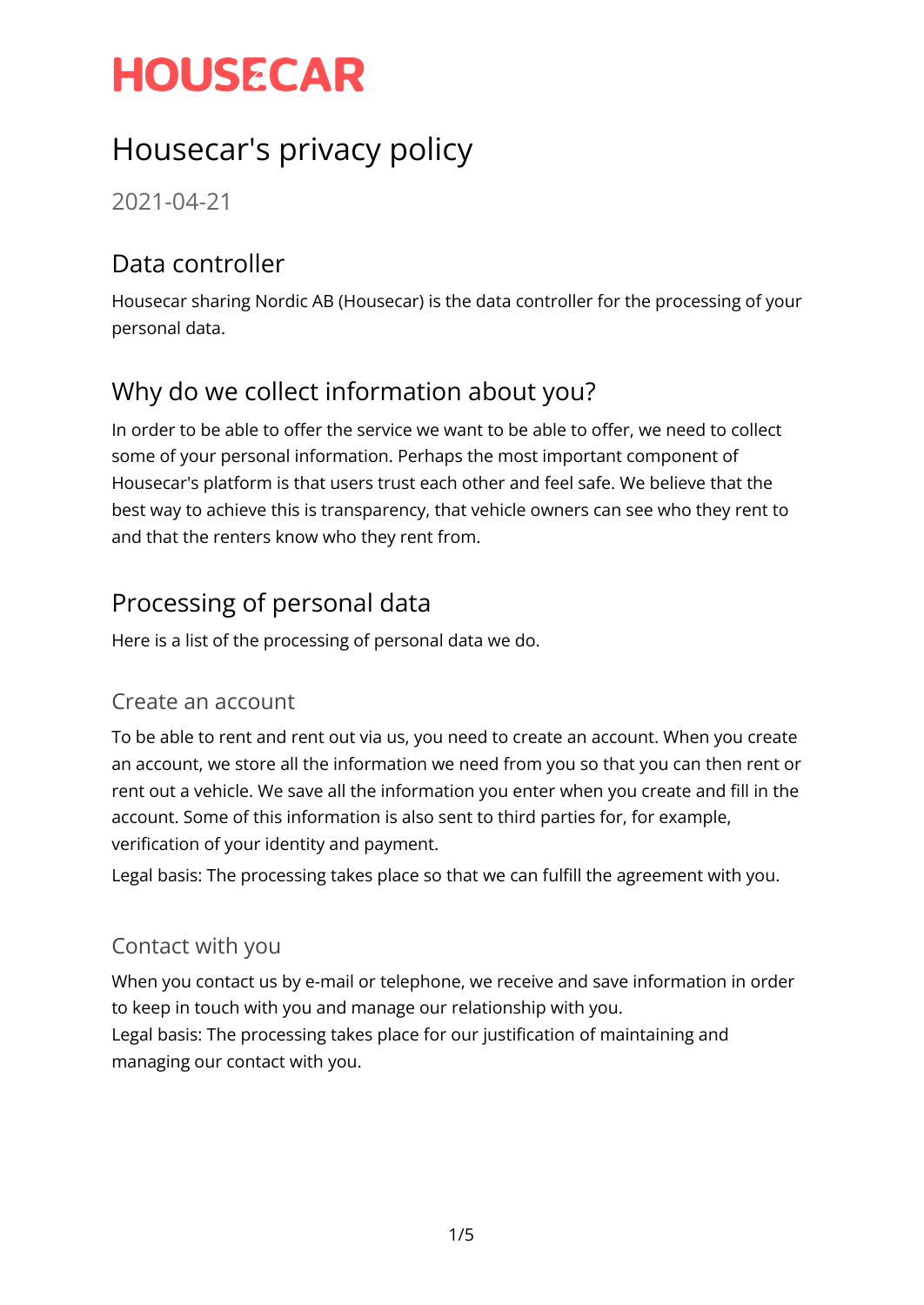#### Payment

Upon payment, third parties will process your payment details. We do not store credit card information with us, these are only processed by the payment provider. But we store receipts etc. to fulfill our obligations under accounting laws.

Legal basis: The processing takes place so that we can fulfill the agreement with you. Storage in accordance with the Accounting Act takes place to fulfill our legal obligations.

#### Booking request and contact with owner / renter

When you send or receive a booking request and the subsequent interaction with the renter / owner, some of your personal information is shared with him / her: profile picture, name and age. After the booking has been confirmed and a rental agreement has been drawn up between you, additional contact details will be shared: e-mail address, telephone number and postal address.

Legal basis: The processing takes place so that we can fulfill the agreement with you.

#### Advertising and grading

If you publish a vehicle ad or rate a user, some of your personal information will be displayed publicly. This includes the profile picture, name (first name and the first letter of the surname) and age as well as any pictures you choose to publish on the platform. Legal basis: The processing takes place for our legitimate interest in enabling advertising and grading on our platform.

#### Newsletters and other e-mails

If you have chosen to join the newsletter, we will also send out newsletters to you from time to time. Then your name and email address will be visible in the email and shared with third parties. If you do not want to receive these newsletters, you can unsubscribe them via a link in one of the e-mails. Even if you have not subscribed to the newsletter, you will receive e-mails related to the service itself, for example when you receive a booking request, messages or manage your account.

Legal basis: The processing takes place for our legitimate interest in marketing our business.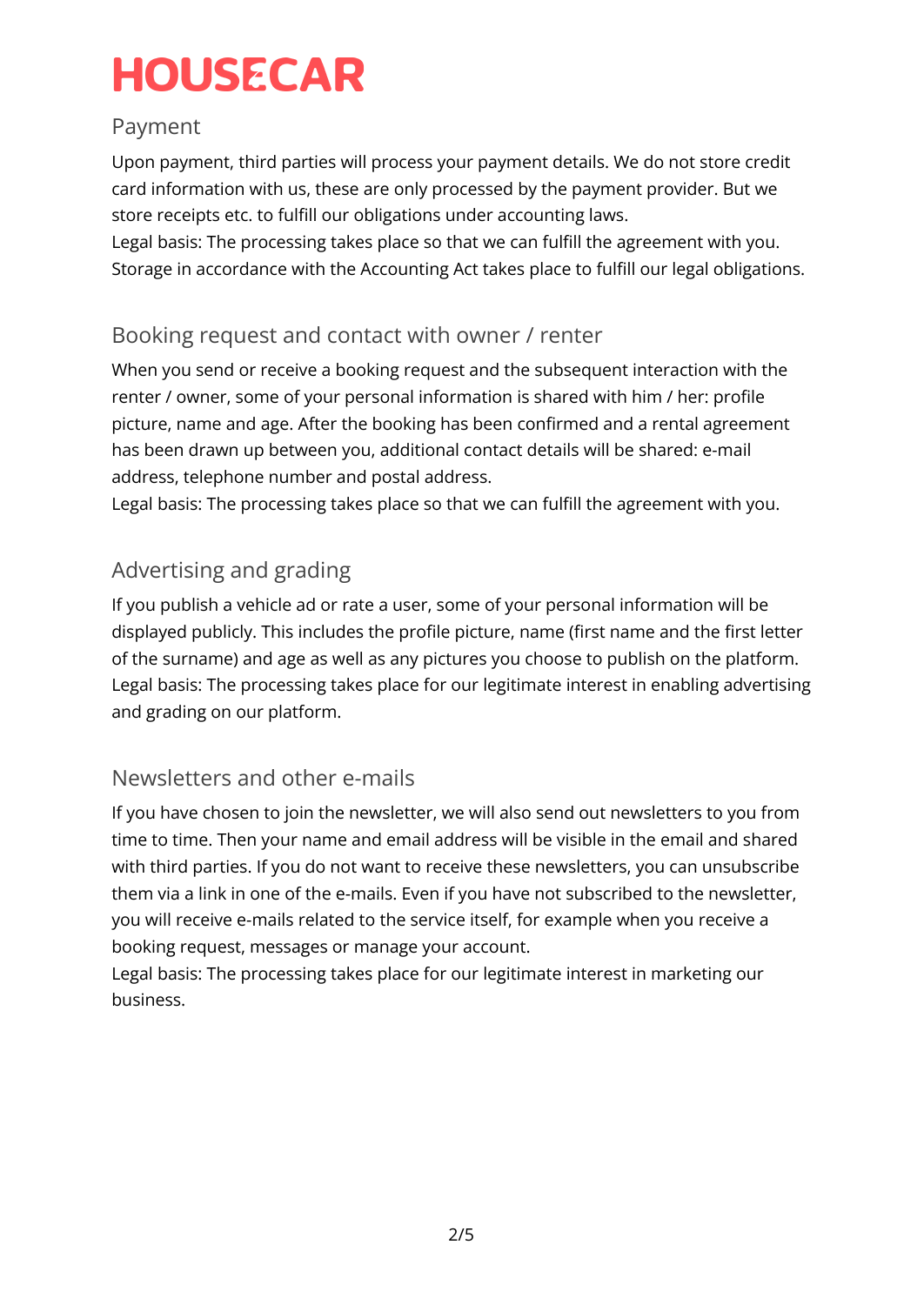#### Use the website

If you use the website to, for example, search for vehicles, we will in order to improve our service collect data about you and your computer / device. Here we save your IP address to be able to track your behavior on the service. This is saved through so-called cookies and you can read more about this in our cookie policy. We can also save your location to make it easier for you to find vehicles near you.

Legal basis: The processing takes place with the support of your consent.

#### Management of requirements

We retain information from your user account and rental information in order to handle claims from you, us or a third party. We retain information for this purpose as long as it is deemed relevant in individual cases, especially with regard to how long claims can be made in accordance with applicable law.

Legal basis: The processing takes place for our legitimate interest in being able to establish, assert or defend legal claims.

### Who we share your information with

We need to share certain information with third parties in order to run our service. These include:

- Payment service providers
- Telephone service providers
- Providers of e-mail and SMS services
- Credit reporting providers
- and other IT providers

#### Other third parties

In individual cases, it may be necessary to share your information with a third party when it is necessary to provide services to you, fulfill a legal obligation or if our business should be transferred in whole or in part.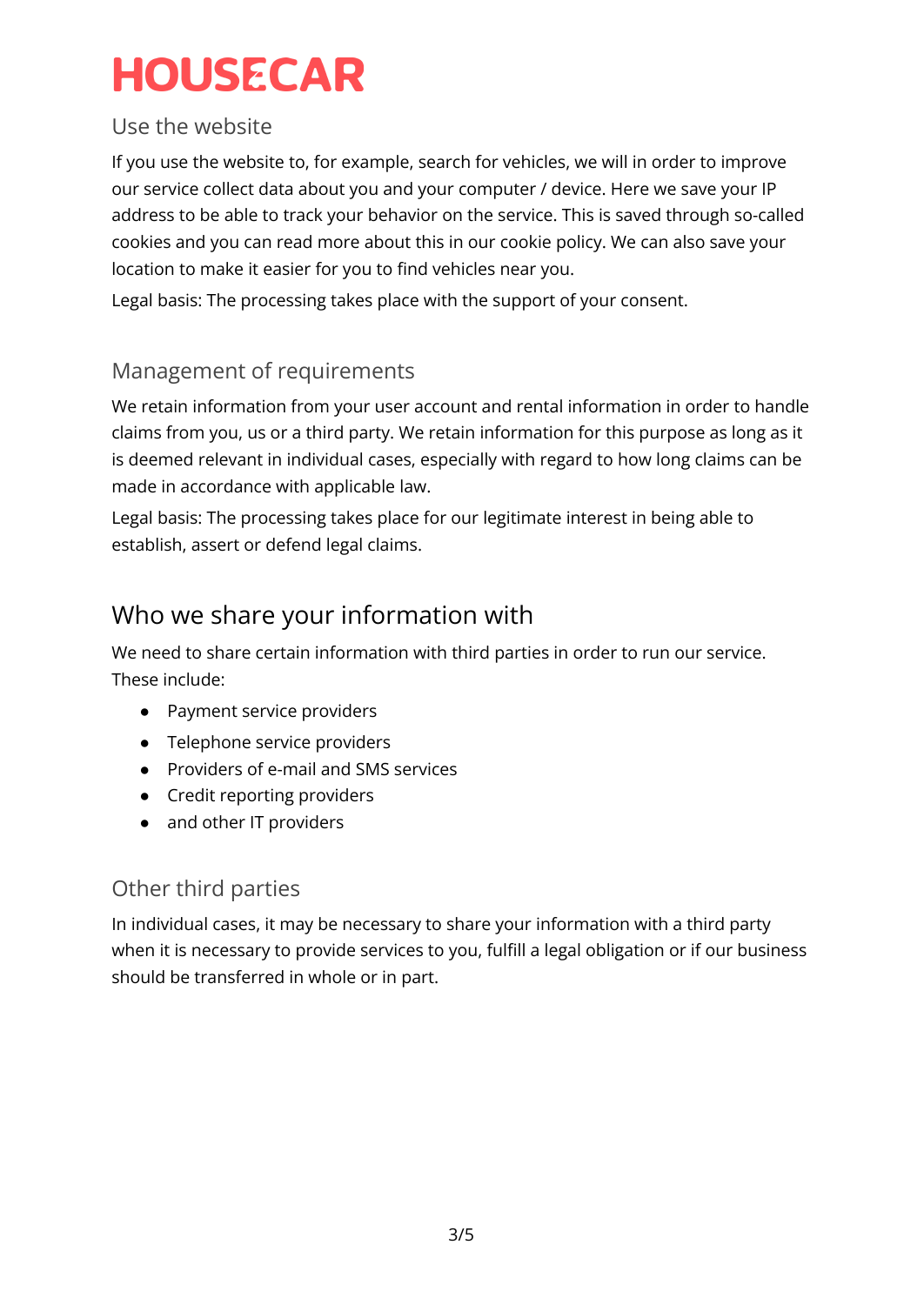#### Transfers to countries outside the EU and EEA

We strive to handle all your information within the EU / EEA. However, some of our IT providers operate in the United States. When personal data is shared with these suppliers, we have ensured that the level of protection corresponds to that applicable in the EU / EEA through the use of the European Commission's standard contract clauses available [here](https://ec.europa.eu/info/law/law-topic/data-protection/international-dimension-data-protection/standard-contractual-clauses-scc_en).

### Your rights

#### Right of access

You have the right to receive information about what personal information we have about you and how we process this information. You also have the right to receive a copy of this information.

#### Right to correction and deletion

You have the right to have incorrect information corrected and supplemented. You also have the right in some cases to have your personal data deleted, for example if it is no longer necessary for the purpose for which it was collected.

#### Right to object and right to limit processing

You have the right to object to the processing of your data that takes place on the legal basis that we have a legitimate interest. You also have the right to limit the treatment, e.g. if you believe the information is incorrect.

#### Right to data portability

In some cases, you have the right to obtain the personal information you have provided to us. The information is disclosed in a structured and machine-readable format, and you also have the right to have the information transferred to another personal data controller when it is technically possible.